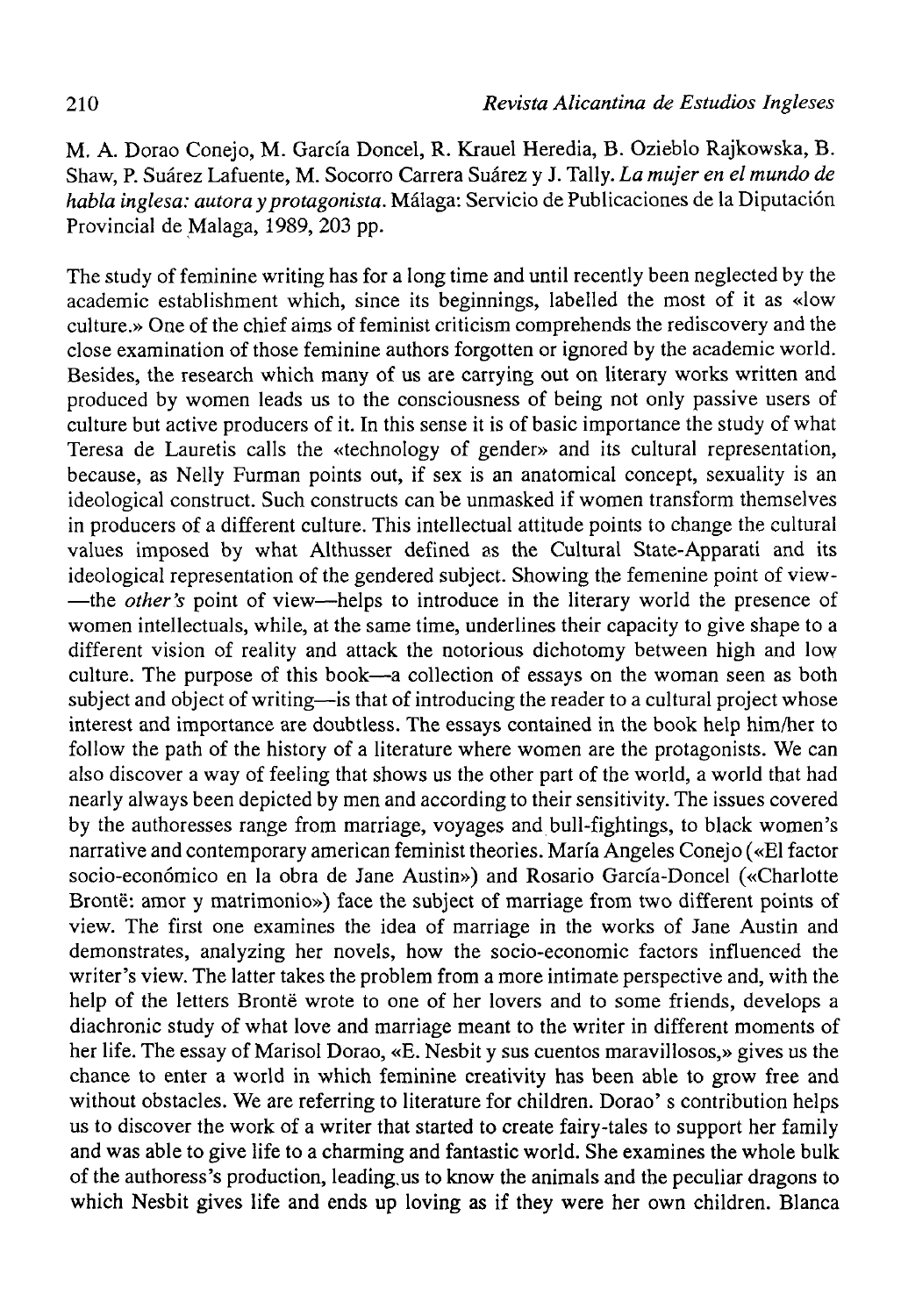Krauel («Cinco viajeras inglesas ante la 'Fiesta Nacional'») describes the reactions against bull-fighting of five english ladies that visited Spain between 1842 and 1872. After going back home all the ladies wrote a book in which, according to the author's opinion, they demonstrate not to have understood the fundamental aspect and meaning of the Corrida in Spanish society of the time. The last four essays represent a vivid sample of the liveliness that women studies is reaching in Spain. Ozieblo's work, «La crítica feminista y los estudios norteamericanos» is at the same time a clear visión of what the study of American Literature has meant in the last century and a useful guide to move among the topics to which feminist comtemporary theory is related. She underlines how feminist studies have managed to change the response to the representation of a male centred universe and calis for a theory which represents an alternative to what she defines the ninhilism of Deconstruction and Pragmatism. Her point is that such a theory has to take into consideration the reader as well as the text and the author, and in Ozieblo's opinión all these conditions are fulfilled by the Feminist Criticism. In the second part of her article Ozieblo introduces the reader to the main feminist theoretical works but she specially deals with the thought of Annette Kolodny and Elaine Showalter. Her invitation, following Ellen Messer-Davidow, to take into consideration the many different subjectivities existing in contemporary american literary world—like for example the chicana poets or black women writers—is a hope and at the same time a challenge. In the last paragraph of her essay she calis for a change in our programmes of American Studies and suggest to open the doors and our minds to authors that don't belong to the classic academic canon but represent the real, divided and multiracial being of american society. Patricia Shaw («Mujer y sociedad en la novela inglesa de tesis de fines del siglo XVIII») demonstrates how some writers, as Mary Wollostonecraft or Thomas Holcroft among others, in the 18th century were already interested in women' rights. Shaw analyzes some of their novels to evidenciate the authentic interest and commitment of these intellectuals to the cause of women. «A proper education» for women and their right to have an idependence of though are, among others, the topics developed in these works. It is useful to underline how such novéis depict women characters who are very different from the ones described by Richardson, Fielding, Sterne and Smollett. In «Contra viento y marea: la mujer en la novela inglesa» by María Socorro Suárez and Isabel Carrera it is described the woman's fight to be able to express her own creativity. They trace a quick and undoubtely interesting story of the development of feminine writing in England. Through it, we can follow them while demonstrating how the construction of the feminine character/subject/subjectivity has meant a hard battle for women writers. The last essay, «La tradición literaria de la escritora americana de raza negra y el culto a 'la mujer ideal,'» is about black women writers. Justine Tally's paper deals with novéis written by black women and explains how they have slowly broken the rules of a culture they did not belong to, and built a literature which represented their own racial identity. Books like this one give the common reader a general idea of the many fields in which women's crit give the common reater a general need of the many flettes in which women's example of the multiplicity of the positions present within the universe of women's studies. Writing about women writers or women's experience contributes to the task of